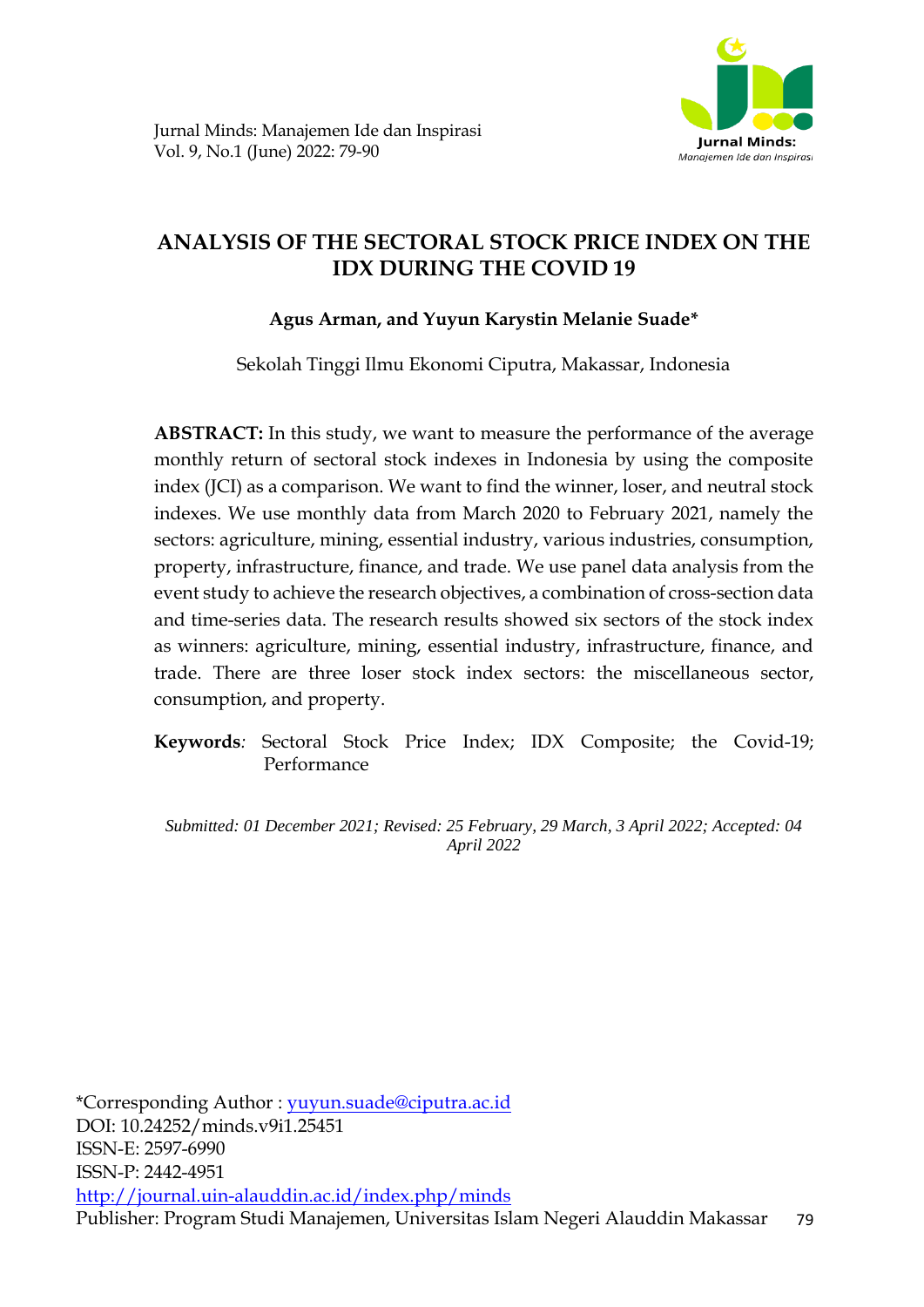### **INTRODUCTION**

Since the first case of Covid-19 in the Chinese city of Wuhan in early 2020, Covid-19 has caused panic worldwide. This pandemic has had a significant impact on actual economic activity. By the end of March 2020, more than 100 countries worldwide had imposed partial and complete lockdowns of their respective countries. As a result, flight activity has fallen by 70% to 90% in all major cities, and this has prevented billions of people from being able to travel, including business trips (Dunford et al., 2020).

Covid-19 has prompted quarantine, factory closures, supply chain disruptions, and mobility disruptions that affect production (Ashraf, 2020). Major world countries such as China, Italy, Iran, Spain, France, Britain, and America admit that the Covid-19 outbreak has struck them. Quarantine causes delays in logistics lines, while factory closures result in lost production opportunities and employees lose income. Meanwhile, flight activities that have almost stopped have caused several cultural and tourism attractions to be postponed.

The research results conducted by Goodell (2020) stated that the Covid-19 pandemic caused unprecedented global destructive economic damage. The effects of the Covid-19 pandemic are even more significant than the economic impacts of natural disasters, such as nuclear war, climate change, or local disasters. Goodell stressed that this pandemic would have a broad effect on the financial sector including the stock market, banking, and insurance. This mark is a promising area for future research.

In Indonesia, on March 2, 2020, President Jokowi, through a press conference with his staff, announced the first positive case of Covid-19. Two Indonesian citizens were infected with the Coronavirus, namely a mother (64) and a child (31) in Depok, West Java. It was reported that they contracted Covid-19 from a Japanese citizen who had visited Indonesia. It only took 38 days, precisely April 9, 2020, since Covid-19 had infected all provinces in Indonesia. The last province to announce a Covid-19 case was Gorontalo.

According to Khan et al. (2020), during the Covid-19 pandemic that spread to all corners of the world, at first, it did not affect stock price movements in the capital market. However, with the number of victims who were confirmed positive and the number of deaths increasing, the stock market began to react negatively. The results of Liu et al. (2020) stated that after WHO concluded that Covid-19 was a pandemic, Covid-19 had caused a decline in stock prices in various major world capital markets (Liu et al., 2020).

Research on the impact of Covid-19 on stocks in Indonesia, conducted by Kusnandar & Bintari (2020) and Albab Al Umar et al. (2020), shows that Covid-19 in Indonesia affects the capital market and causes changes in trading times on the Indonesia Stock Exchange as well as giving a negative signal in the capital market. After discovering the first positive case of Covid-19 in Indonesia, stock prices generally experienced a decline (Junaedi & Salistia, 2020). Some shareholders sell their shares because they are afraid that the share price will decrease further.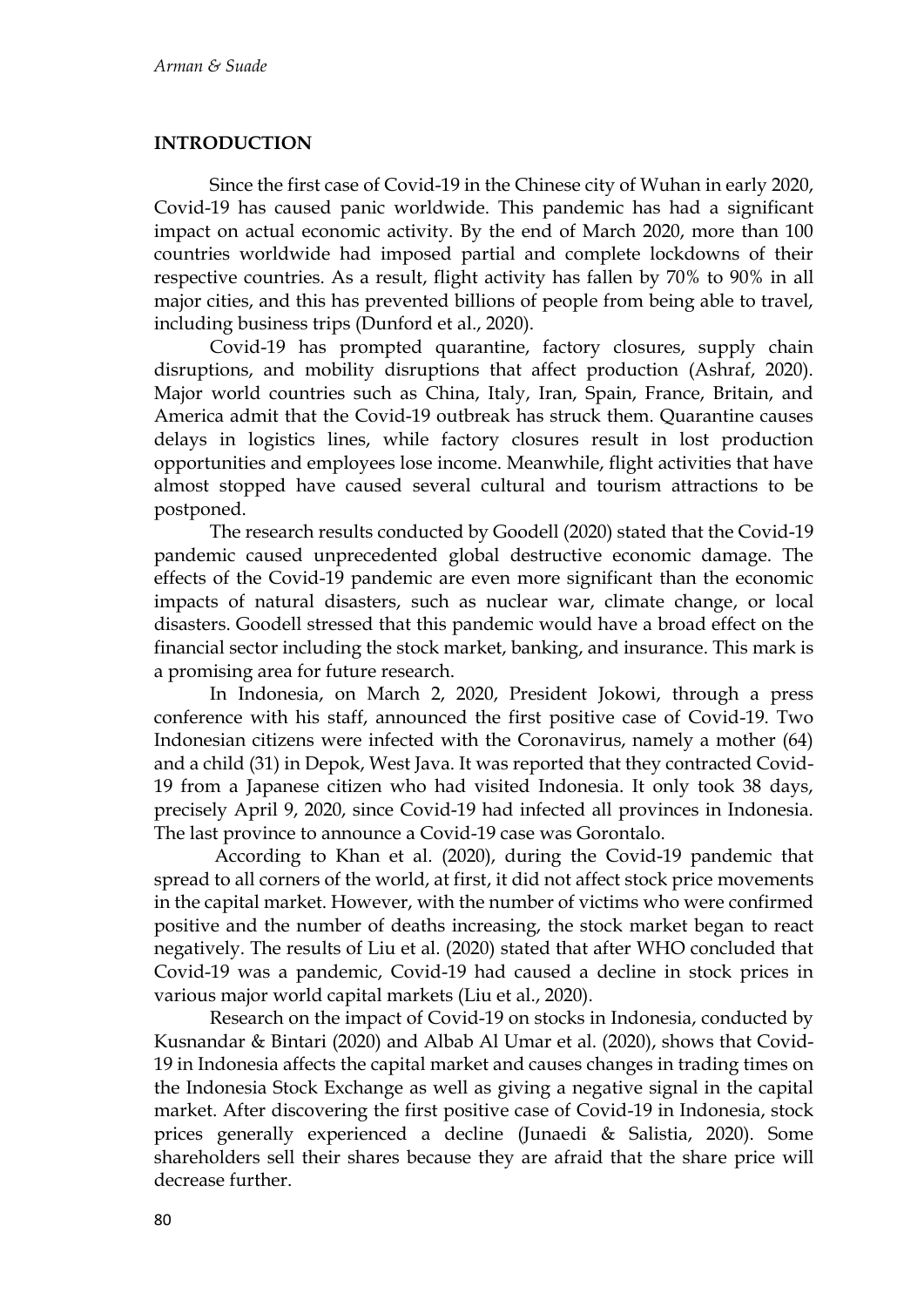Many research results prove the negative impact of the Covid-19 pandemic on stock performance in general. In contrast, this research contributes to science by pointing to specific stock sectors with better performance than the market index, winner stocks, and stock sectors whose performance is worse than the market index or called loser stocks during the Covid 19 pandemic in Indonesia. This study also implies that specific stock sectors benefit from disasters like the Covid-19 pandemic.

# **THEORETICAL REVIEW**

# *Signaling Theory*

In 1997, Stefan Ros introduced the signaling theory, which explains the importance of information issued by the company on investor decisions, Jogiyanto in (Azisanabely, 2018). Information is an essential requirement for investors because information provides a record of past, current, and future conditions for a company's survival. Based on this information, investors will use it to support making investment decisions.

Azisanabely (2018) explains that published information will signal investors in making investment decisions. When data is announced, investors must first interpret and analyze the information. Is the information good news or bad news? If the announcement contains a positive value, it is expected that the market will react when the statement is received by the market (Choriliyah et al., 2016).

Signaling theory explains that stock prices that occur in the market reflect information about the company. For example, a good company value can be positive, and a lousy company value can be damaging. The motivation of investors to invest is to make a profit, so investors will not support their funds in companies that have a lousy deals. The Covid-19 pandemic has affected companies listed on the capital market, as shown in financial statement information, cash flow, and debt.

# *Efficient Market Hypothesis*

A capital market is said to be efficient if the market reflects all available information for a traded security (Azisanabely, 2018). The general information includes historical information, current information, and opinion information circulating in the capital market that can affect changes in stock prices. Jogiyanto in Azisanabely (2018) explains that in an efficient market, securities will always be traded at their fair value so that no one can obtain abnormal returns. The occurrence of price changes in a market is determined by supply and demand. For example, suppose there is new information entering the market related to the company's value. In that case, this information will be used by investors to analyze and interpret the company's value. Because the price reflects the data obtained by market participants, according to EMH information, it is said that the price formed fully reflects the information system (Azisanabely, 2018).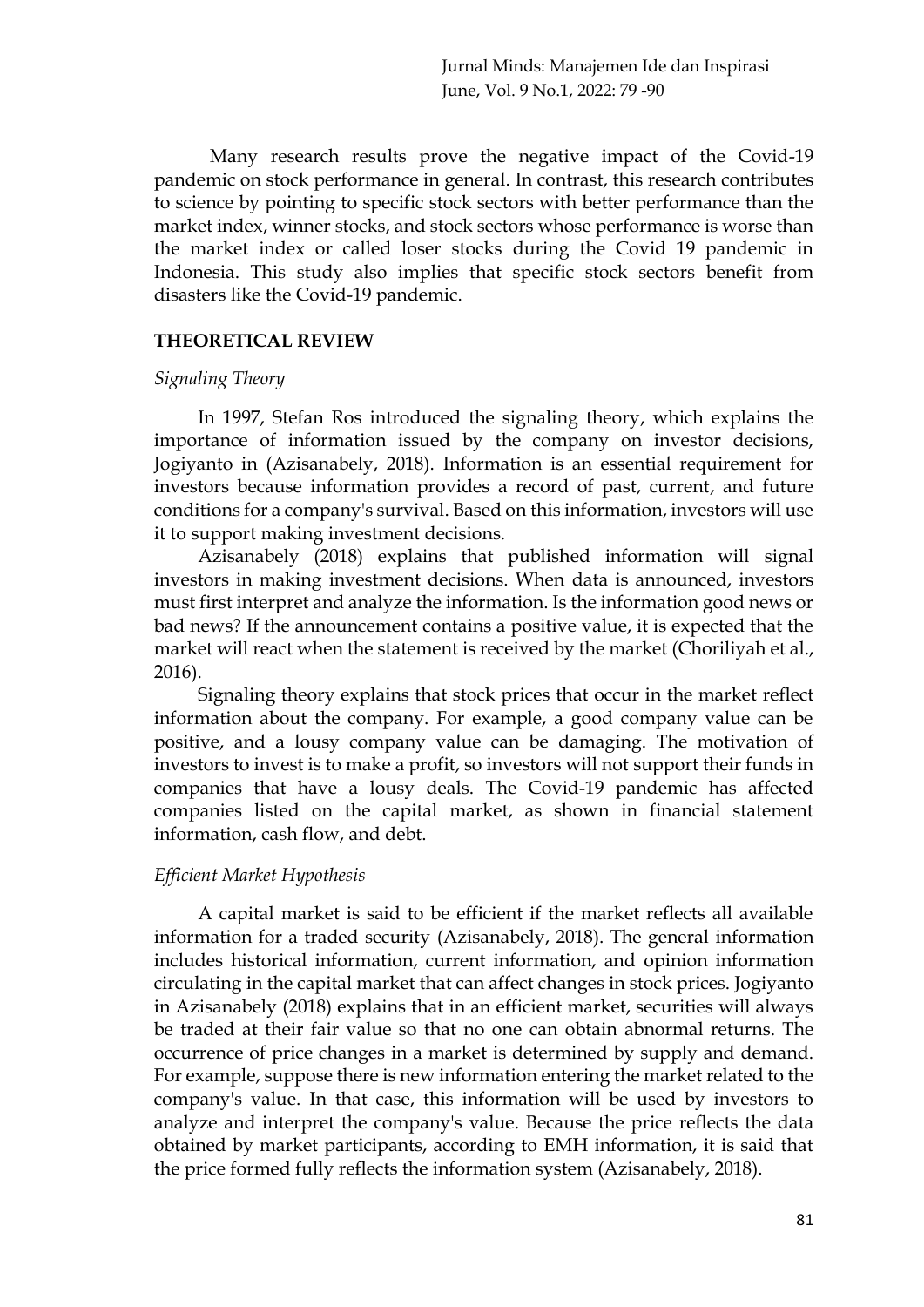The essence of EHM is that if the market is efficient, that is, information is not hindered from entering the market. Today's stock prices reflect today's announcement and news and have nothing to do with the previous day's stock prices. EHM implies that investors will not get abnormal returns if the market is efficient unless there is a gap between available information and efficiency in the stock market. On the other hand, if the market is not efficient, the price mechanism cannot guarantee an efficient allocation of capital in the market (Hamid and Akash, 2010).

### *Prospect theory*

Prospect theory explains how an investor makes decisions in uncertain conditions. According to prospect theory, an investor will seek information first, then make several decision concepts or frames. After the decision concept is available, an investor will choose one idea that produces the most significant expected utility (Kahneman & Tversky, 1979). The investors will avoid risk or risk aversion in conditions of uncertainty. If the investor is in a profit position, the investor tends to avoid trouble, while if the investor is in a loss position, the investor tends to be more willing to face risk or risk-seeking.

Prospect theory is based on risk-averse investor behavior that results in a negative relationship between risk and return (Barber & Odean, 2008). Daniel & Hirshleifer (2015) also assert that investors with higher returns have a positive relationship between risk and return and avoid risk. Meanwhile, investors with low returns have a negative relationship between risk and return. Based on this review, prospect theory explains the Covid-19 pandemic phenomenon where stock returns are negatively associated with risk.

### *Event Study Theory*

Event study theory is a type of research that observes the effect of information announcements on security prices. Generally, event study research is related to how quickly information is reflected in stock prices. (Azisanabely, 2018). An event study is also a tool to test stock price movements against events such as stock splits and dividend distributions. Furthermore, an event study is a study to determine the market response and its effect on the published information.

Based on previous studies, the event study method was chosen to investigate the abnormal returns of sectoral stock indexes affected by the Covid-19 pandemic. We examined the impact of the unexpected Covid-19 pandemic on the performance of sectoral stock indexes on the Indonesia Stock Exchange. Due to the short observation period of the Covid-19 pandemic, an event study was conducted to determine the unexpected impact of the Covid-19 pandemic on the performance of sectoral stock indexes.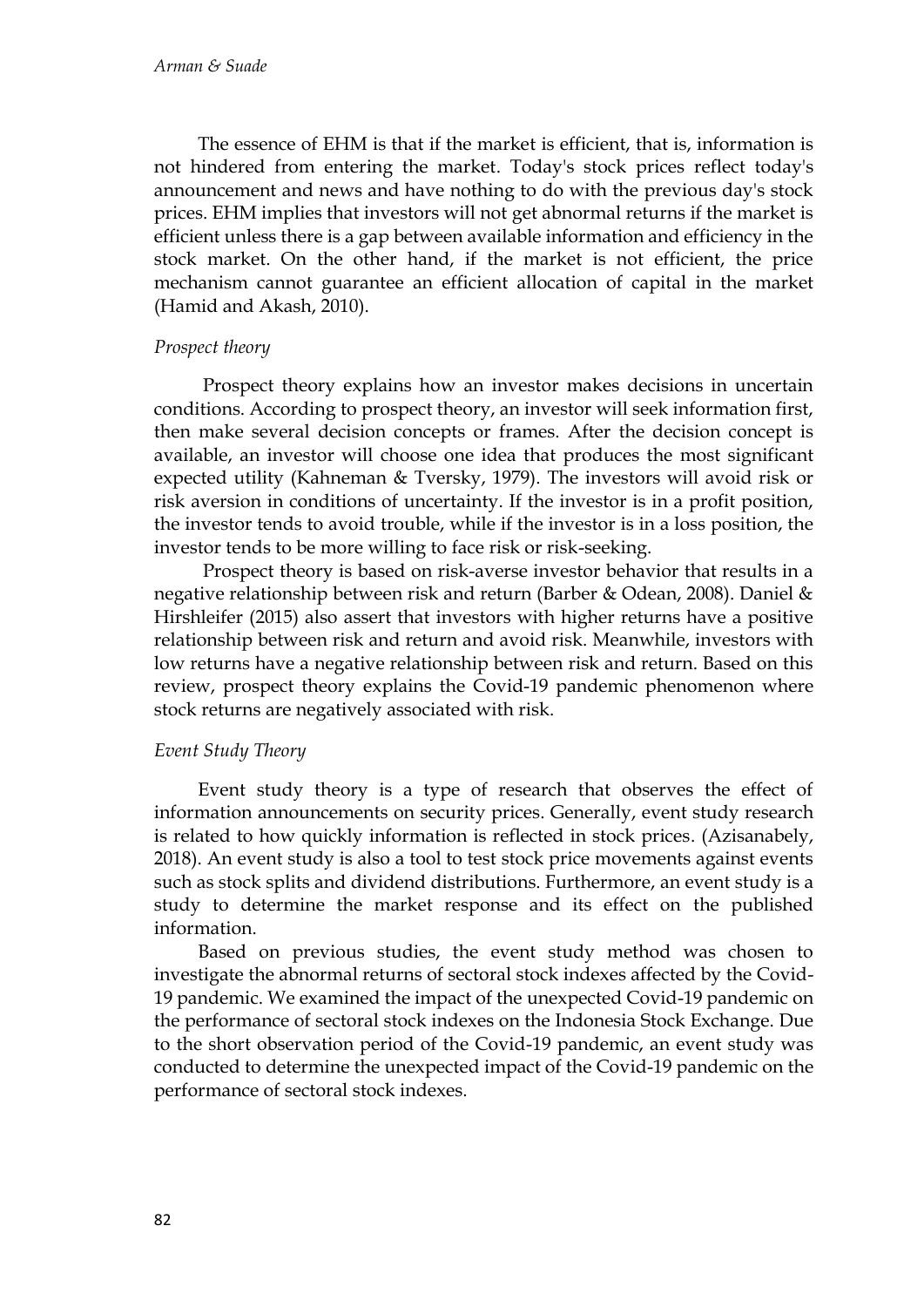### *Abnormal Return Theory*

Abnormal return is the excess of actual return over average or expected returns (Azisanabely, 2018). Abnormal return is the difference between realized and expected returns and can be used to see stock price reactions to information. Thus, the abnormal return can be interpreted as the difference between the learned and expected returns. If the information published in the capital market contains information content, there will be a market reaction. The market reaction is indicated by a change in the price of a stock. The market reaction that occurs can be measured using abnormal returns. Estimating the expected return can be done by using the mean-adjusted model, market model, and market-adjusted model.

### *Previous Research*

In general, information is proven to be used in forecasting stock price movements (Tuna, 2021). Barber and Odean (2008) confirm that investors in deciding to buy security need the information to get the best stakes among the guards in the capital market. Barber and Odean's approach is known as the "price pressure hypothesis" or "attention theory." In addition, Tuna (2021) also provides evidence that investors will always seek information through the media to find the best stocks to get high returns.

Furthermore, differences of opinion about how good or bad news affect stock returns are still a medium for researchers among researchers. Cohen et al. in Tuna (2021), and Akıncı and Chahrour (2018), argue that only terrible news affects investment decisions. However, according to Narayan in Tuna (2021), positive and negative news influences investment decisions. While several other researchers, such as Calomiris and Mamaysky (2019), Liebmann et al. in Salisu and Vo (2020), and Tupe-Waghmare (2021), find specific information such as oil price news and economic news that affect stock prices.

Regarding the impact of the Covid-19 pandemic on stock prices, Ashraf (2020) conducted research in 64 countries using data on the number of confirmed Covid-19 and daily deaths and their effect on stock prices. Ashraf's research results found that the market responded negatively to the increase in confirmed cases of Covid-19 and the increase in the daily death toll. In addition, the research results by Baker et al. (2020) found that information on the Covid-19 pandemic in various media had resulted in the volatility of stock prices being very high compared to all infectious diseases that have ever existed. Research by Alfaro et al. (2020) found that the equity market in the United States experienced a decline in response to the Covid-19 pandemic. We aim to complete this research by examining the stock market against the Covid-19 pandemic using monthly sectoral stock index data on the Indonesia Stock Exchange from March 2020 to February 2021.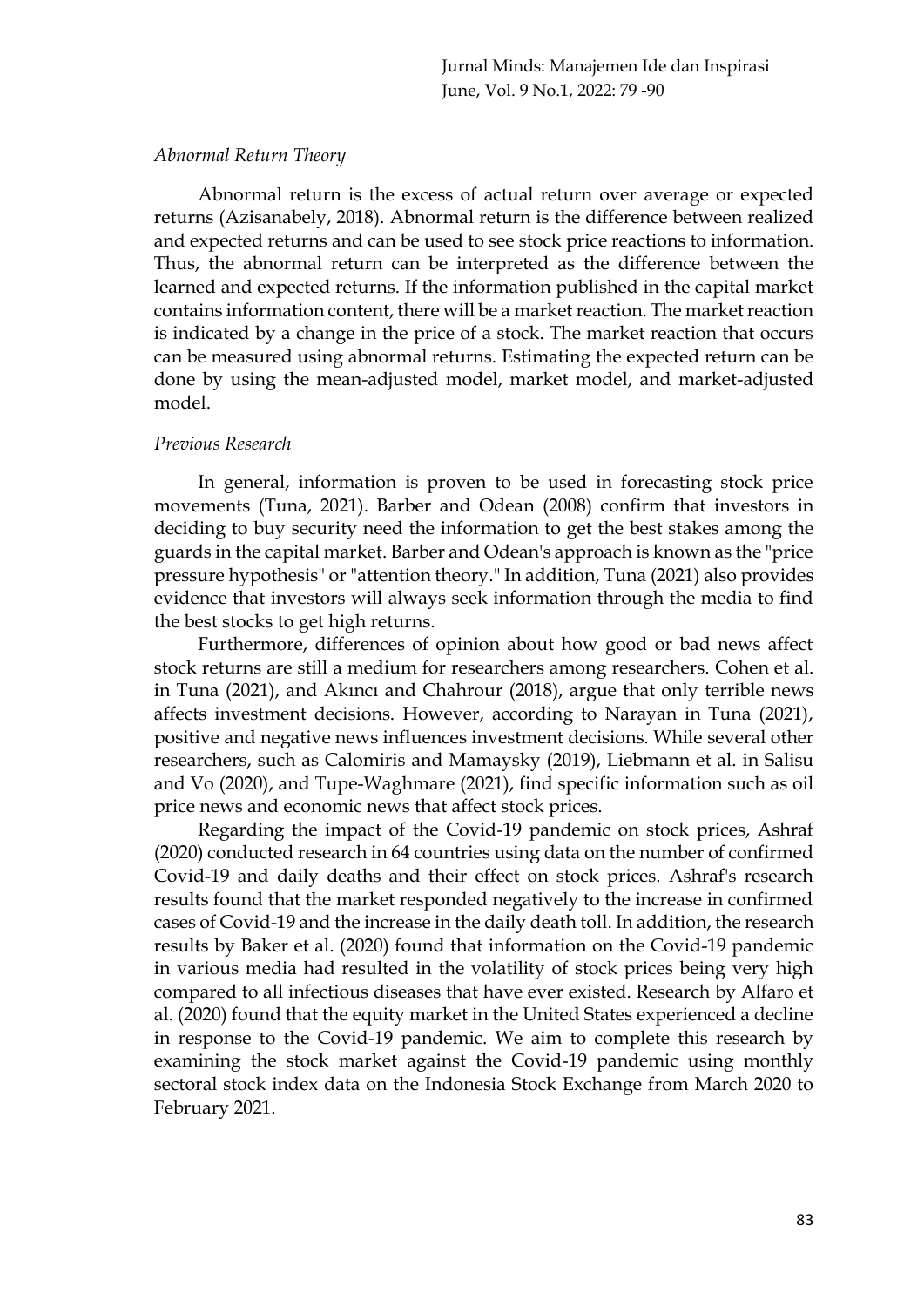#### **METHODOLOGY**

To examine the effect of the Covid-19 pandemic on the performance of sectoral stock indexes in Indonesia, we used a panel data technique with an event study approach. The use of event study techniques is based on the following reasons. First, event study research is generally concerned with how quickly information entering the market can be reflected in stock prices. Second, event study research describes an empirical financial research technique that allows an observer to assess the impact of an event on a company's stock price (Ashraf, 2020). Third, panel data analysis can minimize multicollinearity, heteroscedasticity, and estimation bias (Baltagi, 2005; Wooldridge, 2010).

To find the sectoral stock indexes that perform better than the composite index, called winners, perform worse than the Composite Index, which is called losers, and achieve more or less the same as the composite index, which is called neutral. Therefore the test measures include: (1) calculating the average of all monthly returns of sectoral stock indices, (2) calculating the average monthly return of the composite index, and (3) comparing the average monthly return of the sectoral stock index with the composite index.

The following sequence of analyses was carried out to get a conclusion on the sectoral stock performance of the Winner and Loser groups:

Calculating individual stock returns (Ind), sector (Sec), and IHSG (CI):

| $Ri, Ind = \frac{Pi, Ind-Pi, Ind-1}{Pi, Ind}$<br>$\cdots$ (1)                                       |  |
|-----------------------------------------------------------------------------------------------------|--|
| $Ri, Sec = \frac{Pi, Sec - Pi, Sec - 1}{Pi, Sec} \dots \dots \dots \dots \dots \dots \dots \tag{2}$ |  |
| $Ri,CI = \frac{Pi,CI-Pi,CI-1}{Pi,CI}$<br>$\cdots$ (3)                                               |  |

Calculating the average stock returns of sectors:

*Ri*, stock return of sector = 
$$
\frac{Ri, mar + Ri, apr + Ri, mei + \dots + Ri, feb}{N}
$$
........ (4)

Comparing the average sectoral stock return (Sec) with the IHSG (CI):

| (5) |
|-----|
| (6) |

#### **RESULTS**

After calculating the average return of the sectoral index and composite index, the average return is calculated during the research period of 12 months and then given the conclusion of the sectoral index included in the winner group or loser.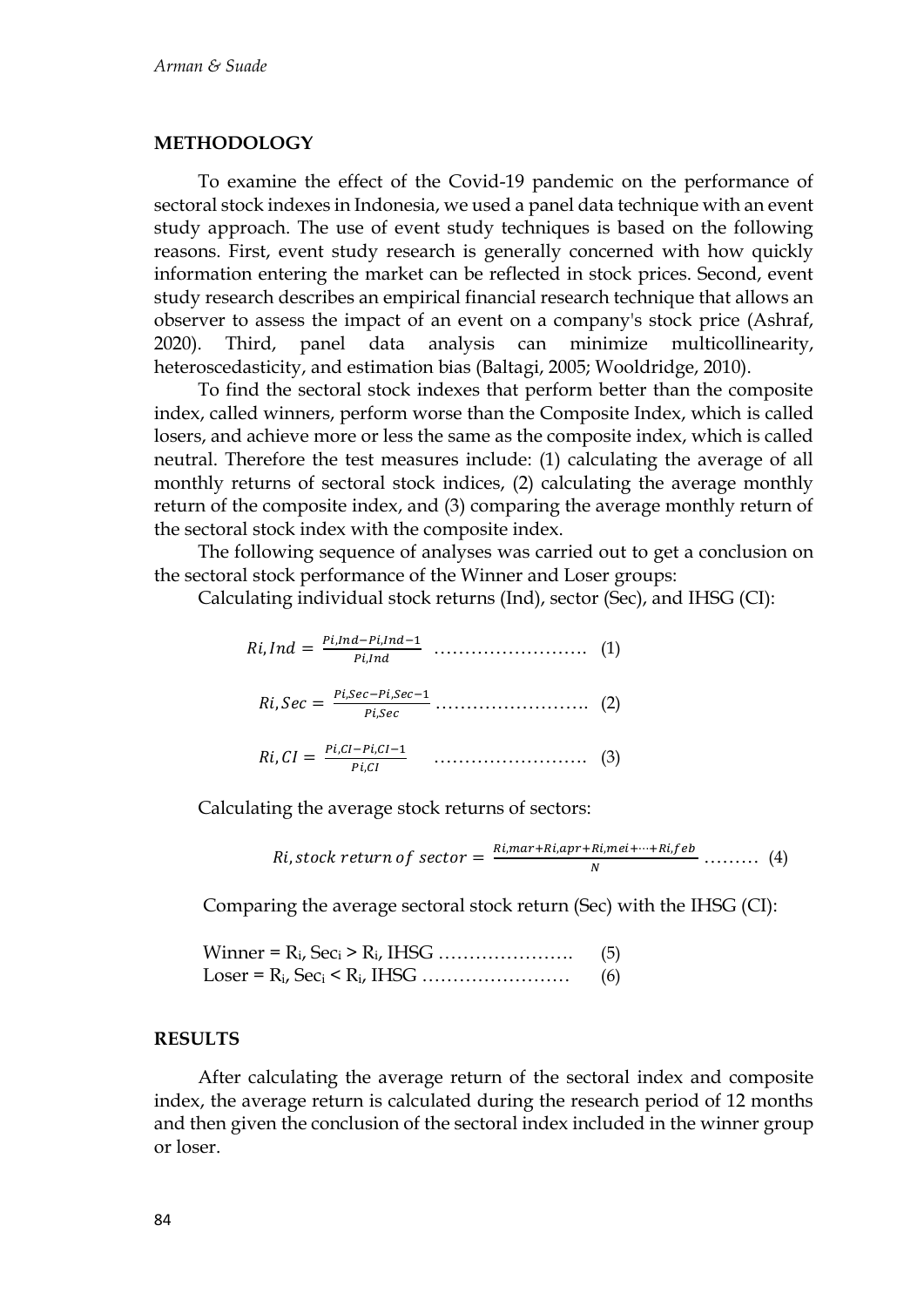# Jurnal Minds: Manajemen Ide dan Inspirasi June, Vol. 9 No.1, 2022: 79 -90

| <b>Variable</b>       | Monthly Returns 2020-2021 |          |          |          |          |          |          |          |       |          |          |          | Average   | Performance |
|-----------------------|---------------------------|----------|----------|----------|----------|----------|----------|----------|-------|----------|----------|----------|-----------|-------------|
|                       | Mar                       | Apr      | Mei      | Jun      | Jul      | Aug      | Sep      | Oct      | Nov   | Des      | Jan      | Feb      |           |             |
| Composite<br>Index    | $-0.168$                  | 0,039    | 0,008    | 0,032    | 0,045    | 0,027    | $-0.068$ | 0.053    | 0.094 | 0.065    | $-0.020$ | 0.065    | 0.0145    |             |
| Agriculture           | $-0.198$                  | 0,032    | 0,007    | 0,064    | 0,124    | 0,022    | $-0.041$ | 0.055    | 0.098 | 0.137    | $-0.078$ | 0.041    | 0.0220    | Winner      |
| Mining                | $-0.116$                  | 0,020    | 0,025    | $-0.011$ | 0,119    | 0,001    | $-0.048$ | 0.065    | 0.181 | 0.144    | $-0.011$ | 0.082    | 0.0375    | Winner      |
| <b>Basic Industry</b> | $-0.236$                  | 0,314    | $-0.021$ | $-0,032$ | 0,051    | $-0,007$ | $-0.067$ | 0.075    | 0.133 | 0.066    | $-0.009$ | 0.043    | 0.0258    | Winner      |
| Misc Industry         | $-0.259$                  | 0,001    | 0,169    | 0,011    | 0,060    | 0,046    | $-0,102$ | 0.168    | 0.000 | 0.128    | $-0.010$ | $-0.068$ | 0.0120    | Loser       |
| Consumer              | $-0.048$                  | 0,098    | $-0,008$ | $-0,003$ | 0,026    | $-0,026$ | $-0.054$ | $-0.013$ | 0.019 | $-0.004$ | $-0.074$ | 0.053    | $-0.0028$ | Loser       |
| Property              | $-0,208$                  | $-0,133$ | 0,102    | $-0,003$ | $-0.053$ | $-0,049$ | 0,148    | $-0.029$ | 0.124 | 0.067    | $-0.081$ | 0.036    | $-0.0066$ | Loser       |
| Infrastructure        | $-0.159$                  | 0,138    | $-0.057$ | 0,022    | 0,022    | 0,064    | $-0.083$ | 0.029    | 0.168 | 0.059    | $-0.037$ | 0.110    | 0.0231    | Winner      |
| Finance               | $-0,208$                  | $-0.043$ | 0,017    | 0.099    | 0,058    | 0,015    | $-0,123$ | 0.001    | 0.211 | 0.059    | $-0.003$ | 0.098    | 0.0150    | Winner      |
| Trade                 | $-0,103$                  | 0,008    | $-0,002$ | 0.000    | 0,023    | 0,022    | 0,003    | 0.019    | 0.059 | 0.123    | 0.046    | 0.078    | 0.0230    | Winner      |
|                       |                           |          |          |          |          |          |          |          |       |          |          |          |           |             |

Table 1. Sectoral Performance in Indonesian Stock Market

Based on the data in table 1, the average return on the Composite Index during the 12 months of the Covid-19 pandemic in Indonesia has increased by 1.4%. Based on the abnormal return theory, stocks that outperform the market index are said to be winner stocks, while stocks that are lower than the market index are said to be loser stocks. Using the Composite Index data, six sectoral indices outperform the Composite Index or winner stocks, namely agriculture, mining, primary industry, infrastructure, finance, and trade. Meanwhile, three sectoral indexes are lower than the Composite Index or loser stock: various sectors, consumers, and trade.

### **DISCUSSION**

#### *Winner Group Stock Index*

Shares of agricultural sector companies recorded a reasonably good stock performance during the Covid 19 pandemic. During the fourth quarter of 2020 and the first quarter of 2020, exports of agricultural products experienced an increase in line with the rise in demand for agricultural commodities in various countries. The export value of Indonesia's agricultural sector in 2020 is US\$ 4.1 billion, with growth reaching 14.02 percent. As we know, 2020 is the beginning of the Covid-19 pandemic in Indonesia. However, this condition did not harm exports from the agricultural sector and even increased value. Likewise, in January-March 2021, exports from the farm sector reached US\$ 3.83 or increased by 4.1%. The increase in exports from the agricultural industry during the pandemic has become good news or a positive signal for investors in the capital market.

A mining sector is an industrial group that is not too affected by Covid-19 in Indonesia. As is known, China is the world's largest consumer of mining commodities such as coal and nickel because it is the main center of global manufacturing. The economic recovery in China since December 2020 has pushed up the prices of mining commodities, including because several coal mines in China have not yet started operating. Based on the 2020 Central Statistics Agency report, the export value of the mining sector recorded the highest growth among the other sectors. The mining sector's export value was recorded at US\$ 37.9 billion,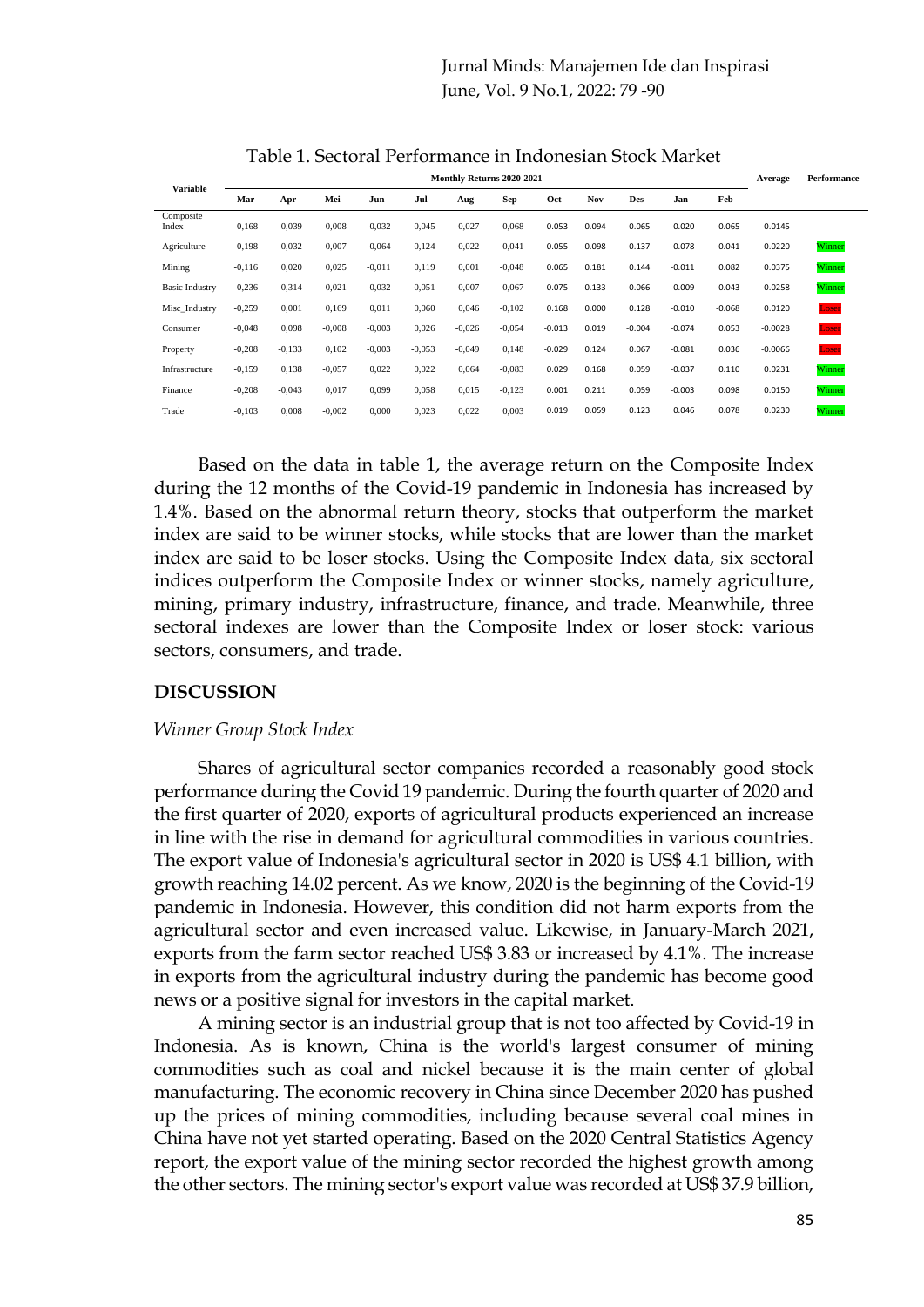up 91.15% from the previous year. The increasing export of the mining sector has become good news in the mining sector.

Although the primary industry sector did not perform well at the beginning of 2020, entering the first quarter of 2021, it experienced a significant increase in line with the economic recovery. There has been an increase in demand for this sector's exports to China and Japan in Middle Eastern countries. The infrastructure sector has also recently led to significant index moves. This happened because there was a sentiment in managing the endowment fund or Sovereign Wealth Fund/SWF Indonesia and changes in people's lifestyle patterns after the Covid-19 pandemic requiring the latest infrastructure. This has become good news in the infrastructure sector during the COVID-19 pandemic.

The financial sector has continued the trend of improving performance since early 2021 in line with the government's stimulus, which is marked by improving credit demand in line with the continued recovery in performance and activities of corporations, households, and small business enterprises. The banking industry in this sector makes a positive contribution, especially digital banking, which significantly helps the community during social restrictions during the COVID-19 pandemic.

In general, the trade sector entered the fourth quarter of 2020 showing improved performance, especially related to the domestic economic recovery, i.e., the hotel and tourism sub-sector, which was previously closed, was allowed by the government with a specific capacity. This helped improve the performance of the trade sector. Opening public service facilities such as markets and education, including hotels and restaurants, has become good news in the trade sector.

Based on the Signaling Theory, stock prices are influenced by information from various media circulating in the capital market. If the information is good news, it will be a positive signal for investors to buy and push stock prices up, and vice versa. In particular, the research results of Baker et al. (2020) found that information on the COVID-19 pandemic in various media had resulted in very high stock price volatility. In comparison, the research results by Barber and Odean (2008) provide evidence that investors decide to buy or sell a stock based on available information.

The results of our study indicate that information in the form of an increase in exports of agricultural products has become a positive signal that has pushed stock prices in the farm sector to beat the JCI. Likewise, for stocks in the mining sector, where information on an increase in the price of new coal mines has become a positive signal for investors, pushing the performance of mining sector stocks to beat the JCI. In the primary industrial sector, information on an increase in exports of primary industrial products has become a positive signal that has pushed stock prices to increase. In the financial industry, the ability of the financial sector to provide digital services has become essential good news in the capital market. Even though the government enforces PSBB or PPKM, the financial industry can still provide services to customers.

In line with the results of Narayan's research (2019), the results of our study prove that oil prices will be the primary information that is proven to affect the share prices of oil-producing companies in the capital market. Likewise, Calomiris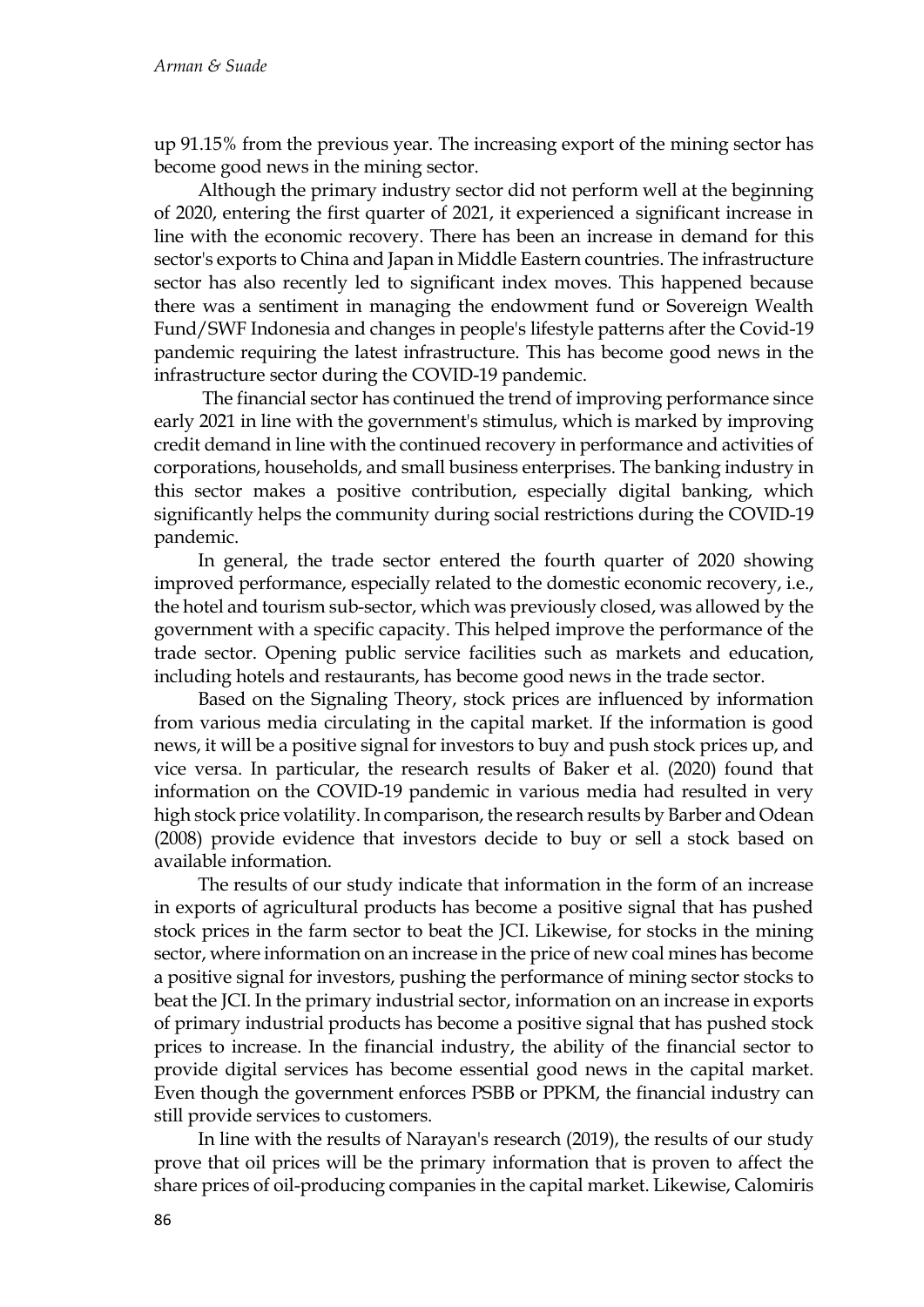and Mamaysky's (2019) research results and Salisu and Vo's (2020) prove that specific information such as oil price news and economic news affect stock prices based on the industrial sector. Our research results, which were carried out specifically in the conditions of the COVID-19 pandemic, show that the signaling theory can explain the phenomenon of rising stock prices in the sectors mentioned above caused by information that is good news.

#### *Loser Group Stock Index*

The miscellaneous industry sector is one of the sectors that has not performed well during the COVID-19 pandemic. The leading indicator of this sector is the decline in car sales due to the weakening of people's purchasing power during the pandemic. The development of the number of car sales is often used to measure the performance of this sector. During the pandemic, car sales recorded a significant decline. Throughout 2020, sales fell 48 percent to 532 thousand units from 1 million units in 2019. The most profound decline occurred after President Joko Widodo announced the first case of Covid-19. This has become bad news in this sector.

Meanwhile, several big-cap issuers experienced a decline in revenue and net profit performance in the consumption sector. Social restrictions are one of the triggers besides weakening people's purchasing power. Based on a report from the Central Statistics Agency, they have released inflation data in 2020 of 1.68%, which shows the occurrence compared to the previous year. The deflation made investors reluctant to buy shares in this sector. In addition, another negative sentiment came from the increase in cigarette excise duty by an average of 12.5%, which will be a burden on this sector.

Moreover, the property sector is the larger group affected by Covid-19. A Bank Indonesia survey noted that home sales in the primary market during the first three months of this year fell 30.52 percent or more profound from the previous quarter of -16.33 percent compared to the same quarter last year of 23.77 percent. During the COVID-19 pandemic, buying a house was not a top priority for the community amid the Covid-19 pandemic. The decline in home sales figures is a negative signal for investors.

The results of research by Tuna (2021) and Akıncı and Chahrour (2018), which also base their research on the signaling theory, prove that awful news has more influence on stock prices. Information in the form of a decrease in the number of car sales in this study, which is one indicator of the performance of the various industrial sectors, received more attention in the capital market than other positive economic news. The decline in car sales has become bad news so that the performance of stocks in the various industrial sectors is inferior to the JCI. Likewise, in the consumption sector, where information on the implementation of restrictions on community activities in the form of PSBB and PPM has proven to be bad news. The closure of several businesses caused a loss of income for the community, resulting in a decrease in purchasing power for consumption.

Furthermore, information on the decline in property sales due to the decrease in people's purchasing power has become bad news in the property sector. In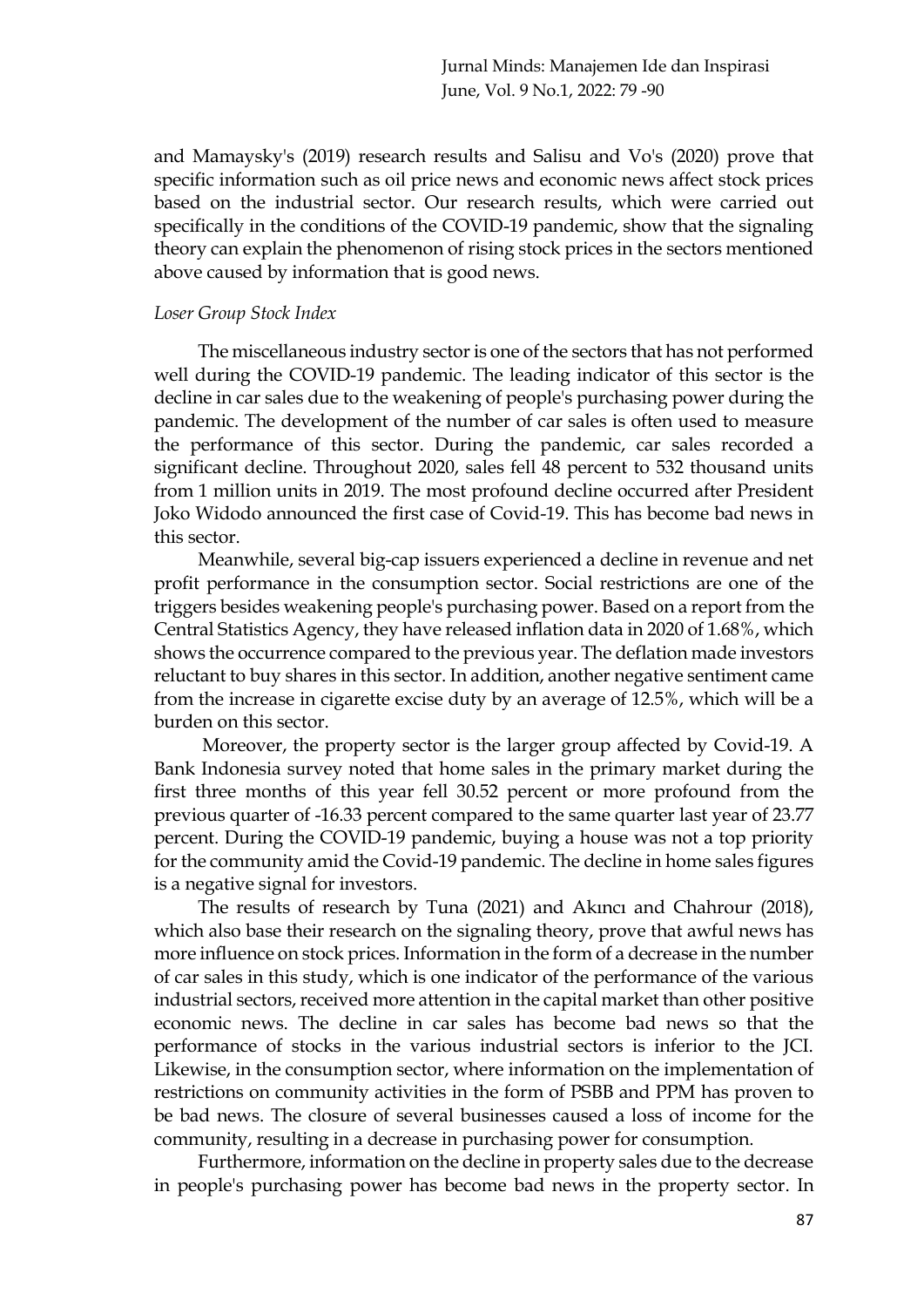addition, during the COVID-19 pandemic, people tend to delay buying property. Our research results, which were carried out specifically in the conditions of the COVID-19 pandemic, show that the signaling theory can explain the phenomenon of falling stock prices caused by information that is bad news.

# **FURTHER STUDY**

Our study limits the observation period to only 12 months since the first confirmed case was found in Indonesia using month data on each sectoral stock index. Future research can be developed using a more extended observation period. We also suggest further research to deepen the data using data on the number of Covid-19 cases but break it down into the number of positive points, recoveries, and deaths.

# **ACKNOWLEDGMENT**

We would like to express our gratitude to (1) Tony Antonio, Head of the Sekolah Tinggi Ilmu Ekonomi Ciputra Makassar, this paper's leadership and discussion partners. (2) Lecturers at Sekolah Tinggi Ilmu Ekonomi Ciputra Makassar, who have become discussion partners during the preparation of this paper.

# **REFERENCES**

- Akıncı, Ö., & Chahrour, R. (2018). Good news is bad news: Leverage cycles and sudden stops. Journal of International Economics, 114(November), 362– 375. https://doi.org/10.1016/j.jinteco.2018.07.006
- Albab Al Umar, A. U., Pitaloka, H., Hartati, E. R., & Fitria, D. (2020). The Economic Impact of the Covid-19 Outbreak : Evidence from Indonesia. Jurnal Inovasi Ekonomi, 5(3), 71–76. https://doi.org/10.22219/jiko.v5i3.11889
- Ashraf, B. N. (2020). Stock markets' reaction to COVID-19: Cases or fatalities? Research in International Business and Finance, 54(May), 101249. https://doi.org/10.1016/j.ribaf.2020.101249
- Azisanabely, M. N. (2018). Reaksi Pasar Modal Terhadap Penyelenggaraan Asian Games 2018 di Indonesia ( Event Study pada Saham LQ-45 di Bursa Efek Indonesia ). 1–17. http://repository.ub.ac.id/183130/
- Baker, S. R., Bloom, N., Davis, S. J., Kost, K., Sammon, M., & Viratyosin, T. (2020). The unprecedented stock market reaction to COVID-19. Review of Asset Pricing Studies, 10(4), 742–758. https://doi.org/10.1093/rapstu/raaa008
- Baltagi, B. H. (2005). The metabolism of chlorpromazine and promethazine to Give new "pink spots" proposals for the mechanisms involved. In John Wiley & Sons, Ltd (Vol. 5, Issue 7). https://doi.org/10.3109/00498257509056115
- Barber, B. M., & Odean, T. (2008). All that glitters: The effect of attention and news on the buying behavior of individual and institutional investors. Review of Financial Studies, 21(2), 785–818.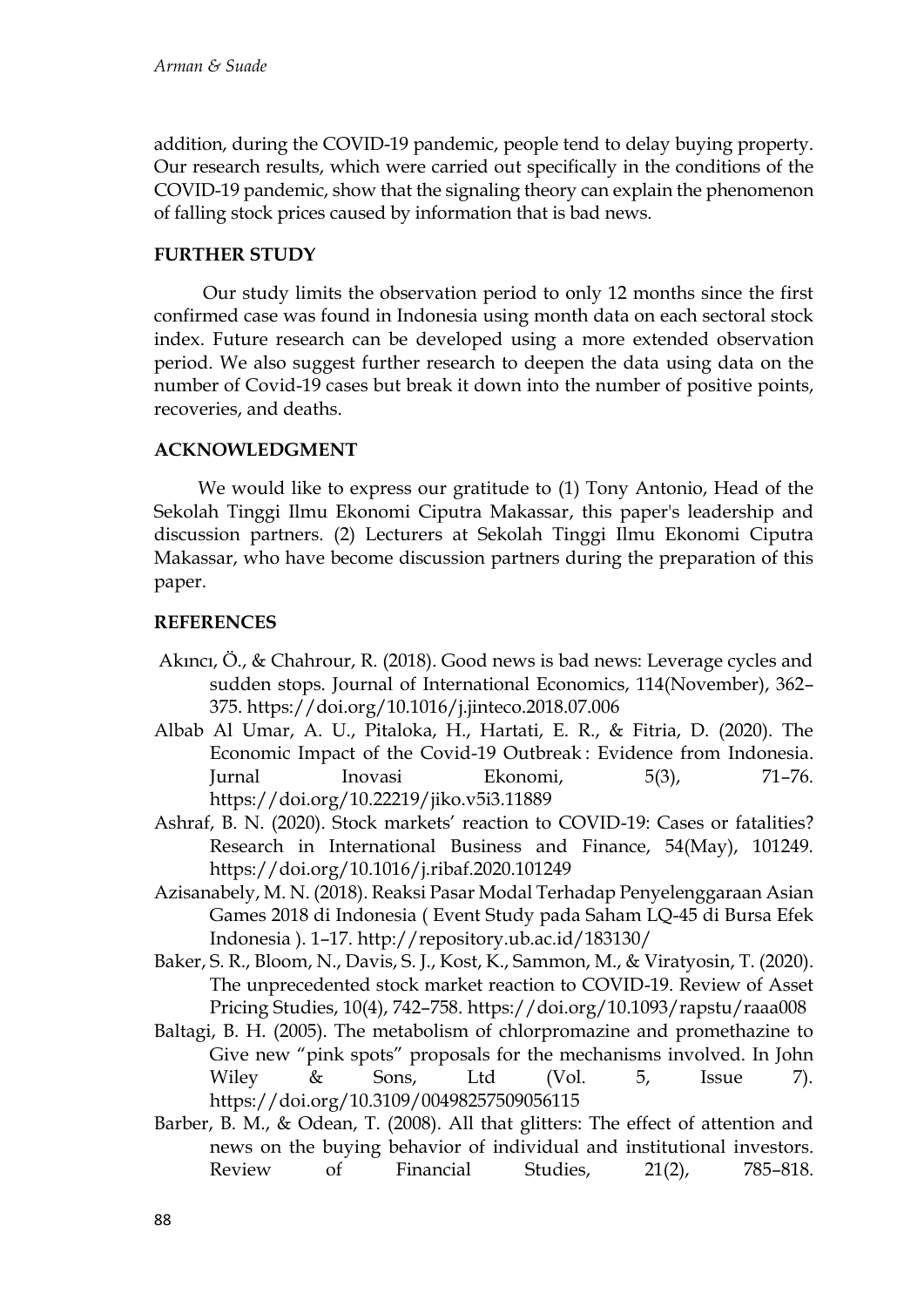https://doi.org/10.1093/rfs/hhm079

- Calomiris, C. W., & Mamaysky, H. (2019). How news and its context drive risk and returns around the world. Journal of Financial Economics, 133(2), 299– 336. https://doi.org/10.1016/j.jfineco.2018.11.009
- Choriliyah, S., Susanto, H. A., & Hidayat, D. S. (2016). Reaksi Pasar Modal Terhadap Penurunan Harga Bahan Bakar Minyak (BBM) Atas Saham Sektor Industri Transportasi Di Bursa Efek Indonesia. Journal of Economic Education, 5(4), 1–10.
- Daniel, K., & Hirshleifer, D. (2015). Overconfident investors, predictable returns, and excessive trading. Journal of Economic Perspectives, 29(4), 61–88. https://doi.org/10.1257/jep.29.4.61
- Dunford, D., Dale, B., Stylianou, N., Lowther, E., Ahmed, M., & Arenas, I. de la T. (2020). BBC News. 2020. Coronavirus: The world in lockdown in maps and charts. https://www.bbc.com/news/world-52103747
- Goodell, J. W. (2020). COVID-19 and finance: Agendas for future research. In Finance Research Letters (Vol. 35). https://doi.org/10.1016/j.frl.2020.101512
- Junaedi, D., & Salistia, F. (2020). Dampak Pandemi Covid-19 terhadap Pasar Modal di Indonesia. Al-Kharaj: Jurnal Ekonomi, Keuangan & Bisnis Syariah, 2(2), 109–131. https://doi.org/10.47467/alkharaj.v2i2.112
- Kahneman, D., & Tversky, A. (1979). An Analysis of Dedision Under Risk. Econometrica, 47(2), 263–291. https://doi.org/10.1038/132817a0
- Khan, K., Zhao, H., Zhang, H., Yang, H., Shah, M. H., & Jahanger, A. (2020). The impact of COVID-19 pandemic on stock markets: An empirical analysis of world major stock indices. Journal of Asian Finance, Economics and Business, 7(7), 463–474. https://doi.org/10.13106/jafeb.2020.vol7.no7.463
- Kusnandar, D. L., & Bintari, V. I. (2020). Perbandingan Abnormal Return Saham Sebelum dan Sesudah Perubahan Waktu Perdagangan Selama Pandemi Covid-19. Jurnal Pasar Modal Dan Bisnis, 2(2), 195–202. https://doi.org/10.37194/jpmb.v2i2.49
- Liu, H., Manzoor, A., Wang, C., Zhang, L., & Manzoor, Z. (2020). The COVID-19 outbreak and affected countries stock markets response. International Journal of Environmental Research and Public Health, 17(8), 1–19. https://doi.org/10.3390/ijerph17082800
- Salisu, A. A., & Vo, X. V. (2020). Predicting stock returns in the presence of COVID-19 pandemic: The role of health news. International Review of Financial Analysis, 71(June), 101546. https://doi.org/10.1016/j.irfa.2020.101546
- Tuna, G. (2021). Predicting financial market returns in the presence of health crisis: evidence from conventional and Islamic stock markets. Economic Research-Ekonomska Istrazivanja , 0(0), 1–20. https://doi.org/10.1080/1331677X.2021.1922089
- Tupe-Waghmare, P. (2021). Prediction of Stocks and Stock Price using Artificial Intelligence: A Bibliometric Study using Scopus Database. In Library Philosophy and Practice (Vol. 2021, pp. 1–22).